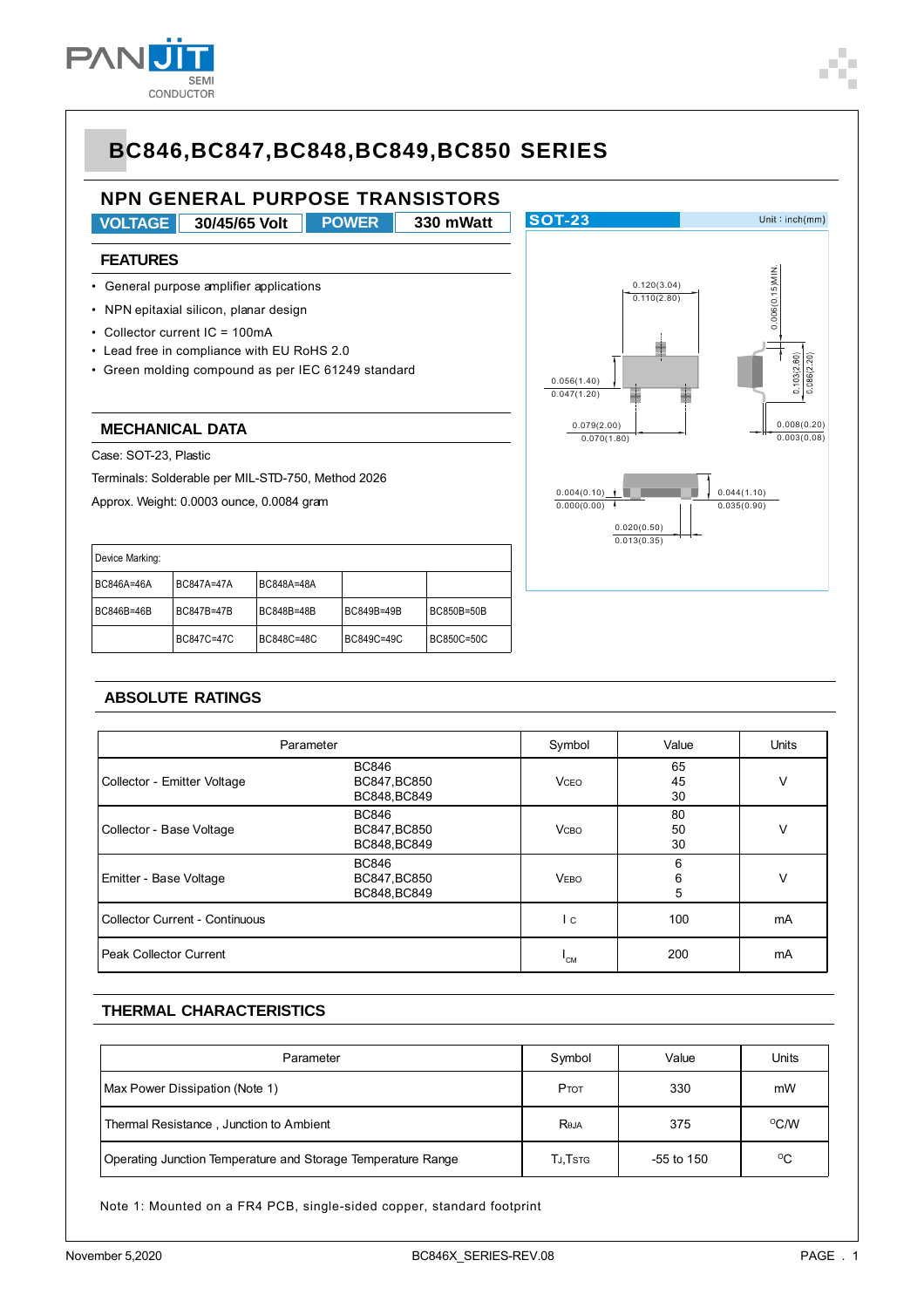

### **ELECTRICAL CHARACTERISTICS**

| Parameter                              |                                                                            | Symbol           | <b>Test Condition</b>                                   | MIN.                     | TYP.                     | MAX.                     | Units                    |
|----------------------------------------|----------------------------------------------------------------------------|------------------|---------------------------------------------------------|--------------------------|--------------------------|--------------------------|--------------------------|
| Collector - Emitter Breakdown Voltage  | <b>BC846A/B</b><br>BC847A/B/C, BC850B/C<br>BC848A/B/C, BC849B/C            | $V(BR)$ CEO      | $IC=10mA$ , $IB=0$                                      | 65<br>45<br>30           | $\overline{a}$           | $\overline{a}$           | $\vee$                   |
| Collector - Base Breakdown Voltage     | <b>BC846A/B</b><br>BC847A/B/C, BC850B/C<br>BC848A/B/C, BC849B/C            | V(BR)CBO         | $IC = 10uA$ . $IE = 0$                                  | 80<br>50<br>30           | ÷.                       |                          | $\vee$                   |
| Emitter - Base Breakdown Voltage       | <b>BC846A/B</b><br>BC847A/B/C.BC850B/C<br>BC848A/B/C, BC849B/C             | V(BR)EBO         | $IE = 1uA.$ $IC = 0$                                    | 6<br>6<br>5              | $\blacksquare$           | $\blacksquare$           | $\vee$                   |
| Emitter-Base Cutoff Current            |                                                                            | <b>IEBO</b>      | $VEB=5$                                                 | ٠                        |                          | 100                      | nA                       |
| Collector-Base Cutoff Current          |                                                                            | <b>ICBO</b>      | $VCB = 30V$ , $IE = 0$<br>VCB=30V, IE=0, TJ=150°C       | ٠                        | $\overline{\phantom{a}}$ | 15<br>5                  | nA<br>μA                 |
| <b>IDC Current Gain</b>                | BC846~BC848 Suffix "A"<br>BC846~BC850 Suffix "B"<br>BC847~BC850 Suffix "C" | $h_{FE}$         | $IC = 10uA$ , $VCE = 5V$                                | $\overline{\phantom{a}}$ | 90<br>150<br>270         | ÷,                       | $\blacksquare$           |
| <b>IDC Current Gain</b>                | BC846~BC848 Suffix "A"<br>BC846~BC850 Suffix "B"<br>BC847~BC850 Suffix "C" | $h_{FE}$         | $IC = 2mA$ , $VCE = 5V$                                 | 110<br>200<br>420        | 180<br>290<br>520        | 220<br>450<br>800        | $\overline{\phantom{a}}$ |
| Collector - Emitter Saturation Voltage |                                                                            | VCE(SAT)         | $IC = 10mA$ , $IB = 0.5mA$<br>$IC = 100mA$ , $IB = 5mA$ | $\overline{\phantom{a}}$ | $\overline{a}$           | 0.25<br>0.6              | $\vee$                   |
| Base - Emitter Saturation Voltage      |                                                                            | VBE(SAT)         | $IC = 10mA$ , $IB = 0.5mA$<br>$IC = 100mA$ , $IB = 5mA$ | $\overline{\phantom{a}}$ | 0.7<br>0.9               | $\overline{\phantom{m}}$ | V                        |
| Base - Emitter Voltage                 |                                                                            | VBE(ON)          | $IC = 2mA$ , $VCE = 5V$<br>$IC = 10mA$ , $VCE = 5V$     | 0.58<br>٠                | 0.66                     | 0.70<br>0.77             | $\vee$                   |
| Collector - Base Capacitance           |                                                                            | C <sub>CBO</sub> | $VCB = 10V$ , $IE = 0$ , $f = 1MHz$                     | $\overline{\phantom{a}}$ | $\overline{\phantom{a}}$ | 4.5                      | pF                       |

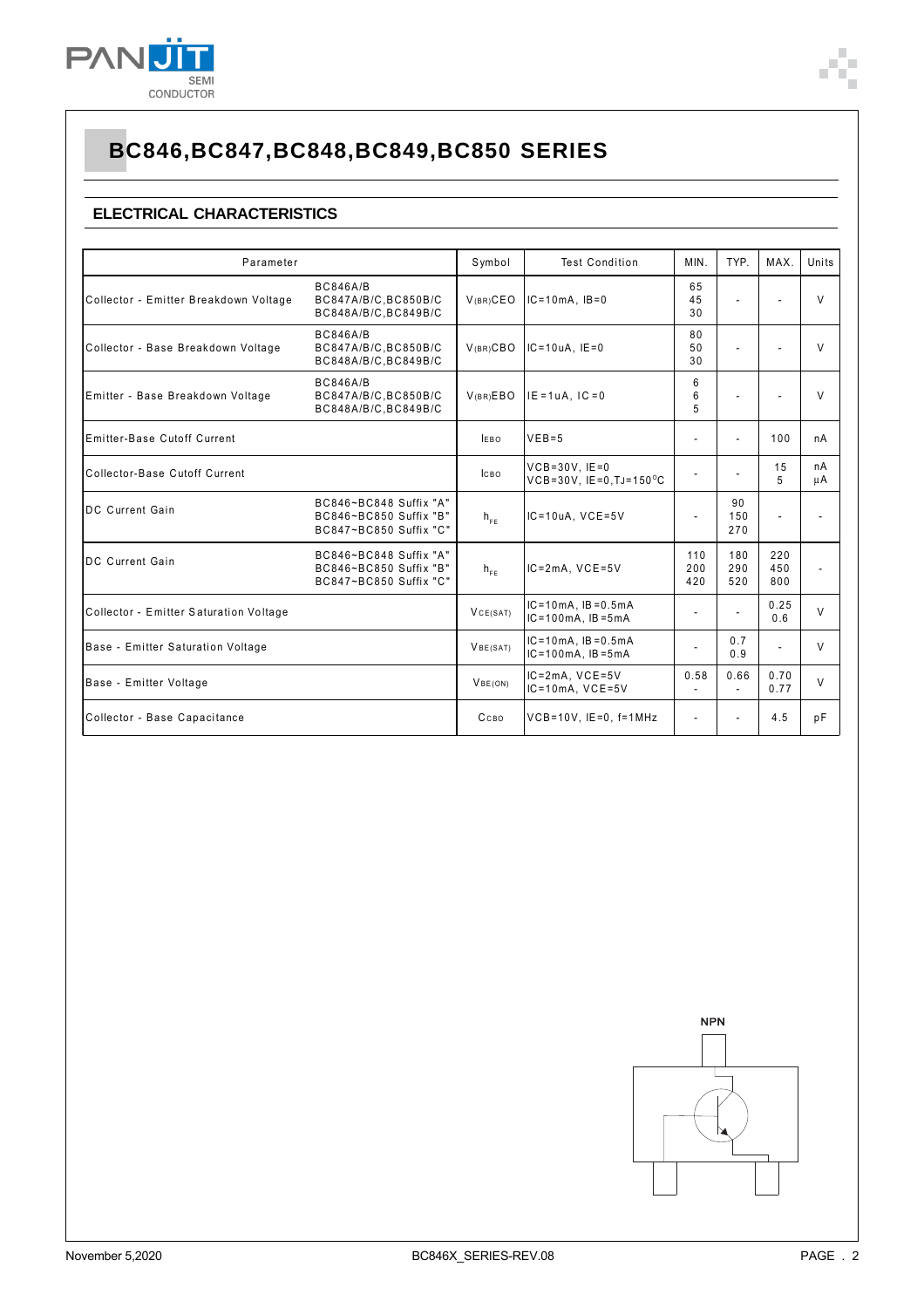

### **ELECTRICAL CHARACTERISTICS CURVE (BC846A,BC847A,BC848A)**











Fig. 5. Typical V<sub>BE(SAT)</sub> vs. Collector Current





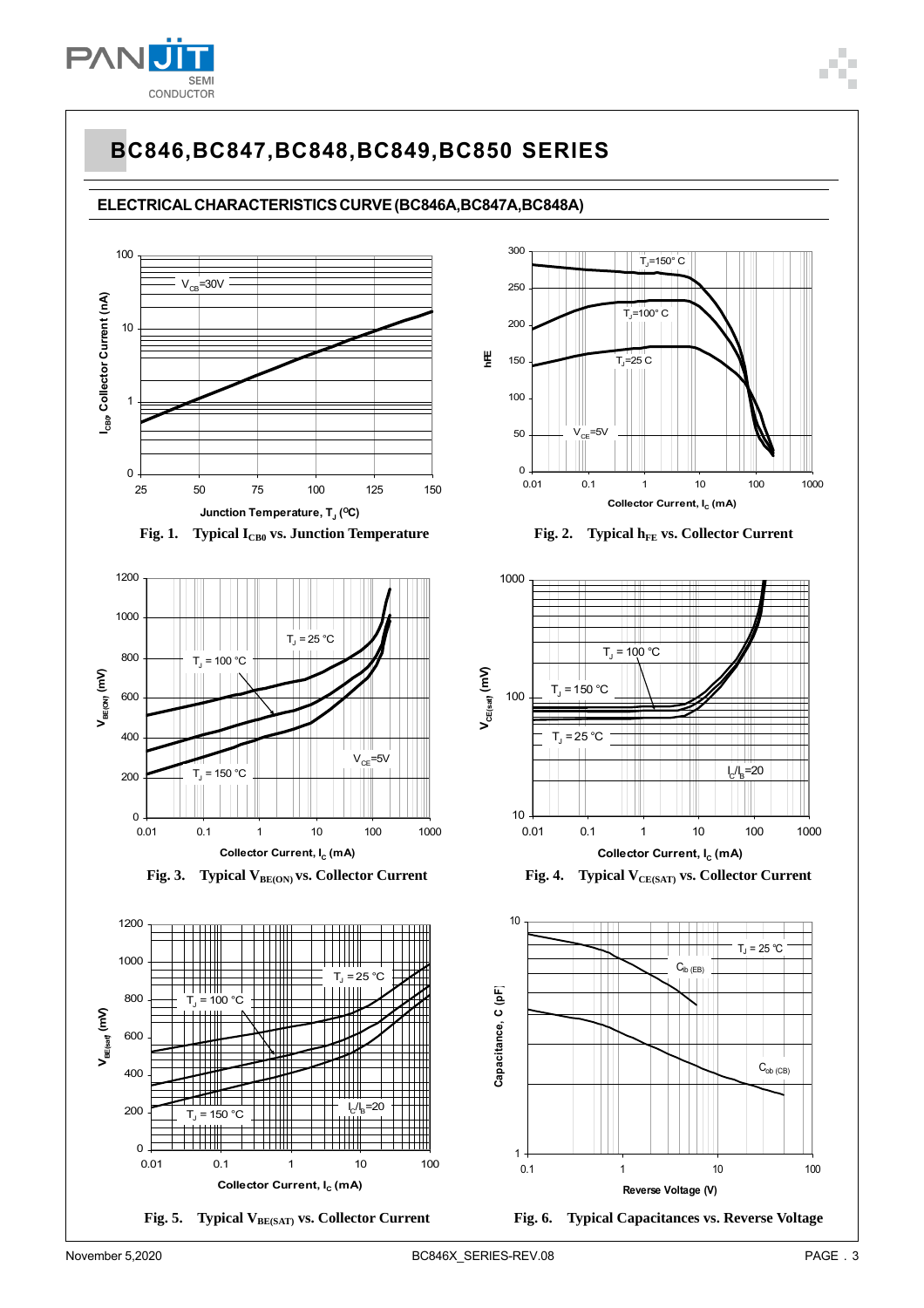

**ELECTRICA5L CHARACTERISTICS CURVE (BC846B,BC847B,BC848B,BC849B,BC850B)**















Fig. 4. Typical V<sub>CE(SAT)</sub> vs. Collector Current

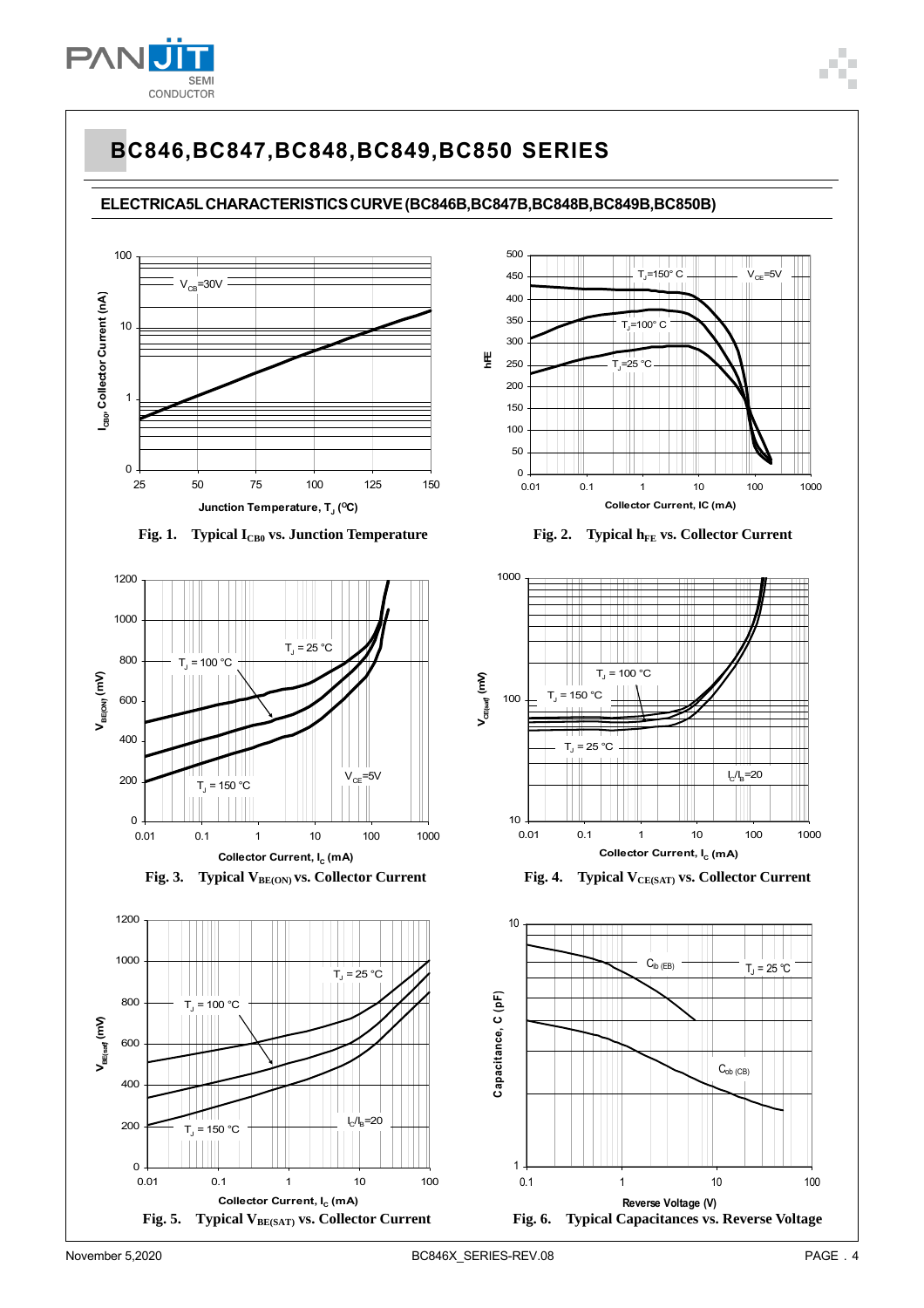

### **ELECTRICAL CHARACTERISTICS CURVE (BC847C,BC848C,BC849C,BC850C)**

















Fig. 4. Typical V<sub>CE(SAT)</sub> vs. Collector Current

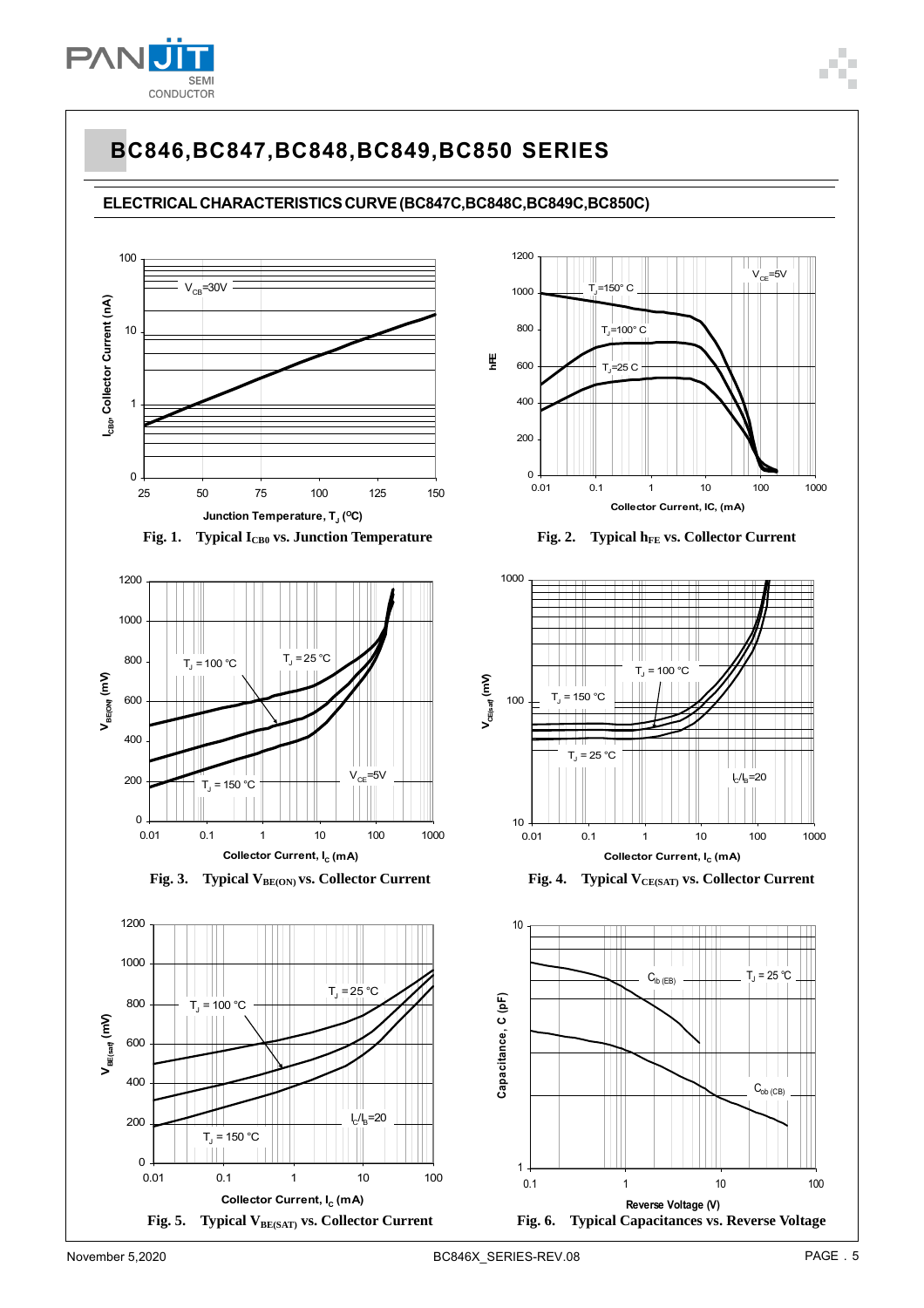

### **MOUNTING PAD LAYOUT**



#### **ORDER INFORMATION**

• Packing information

T/R - 12K per 13" plastic Reel

T/R - 3K per 7" plastic Reel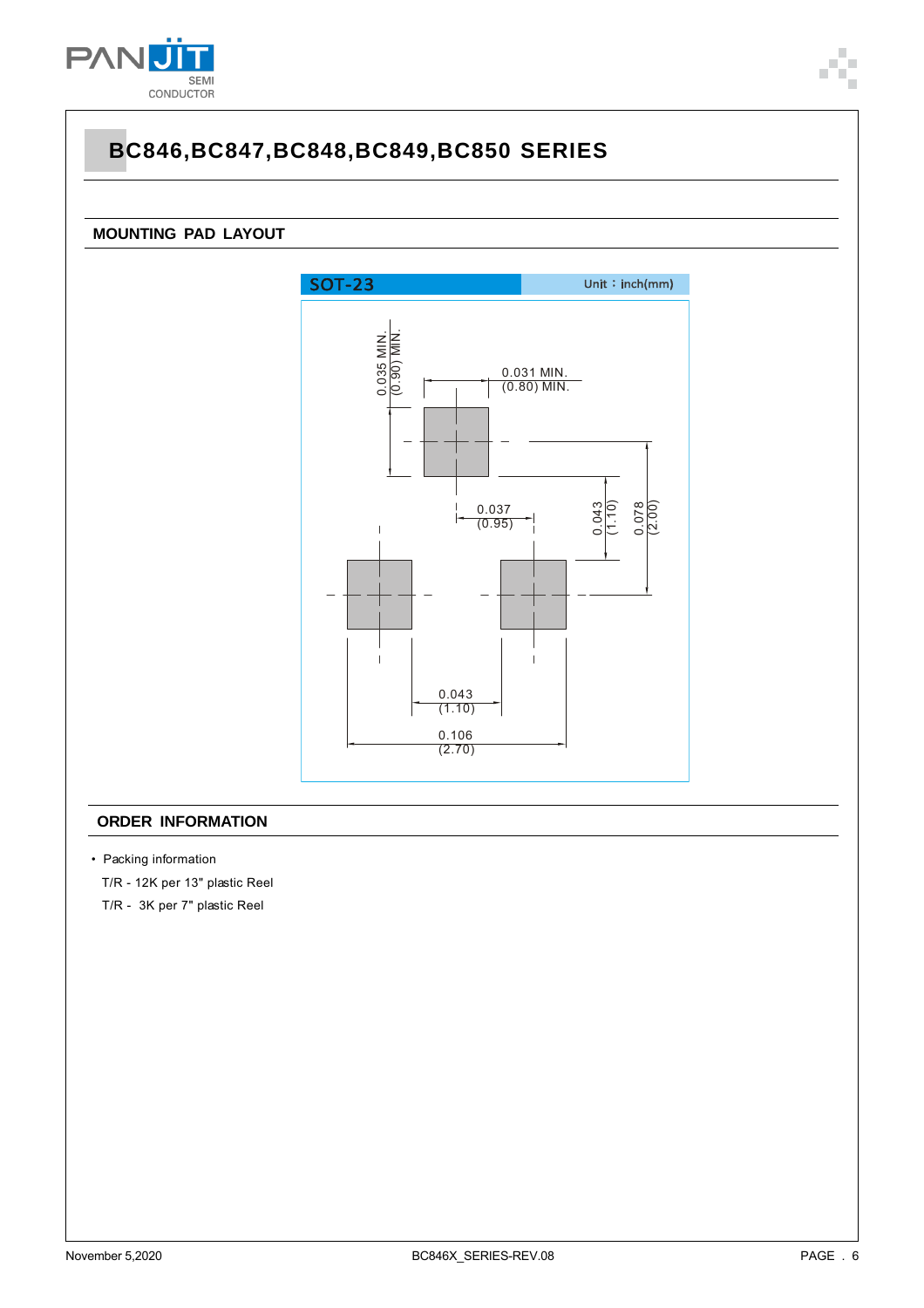



## **Part No.\_packing code\_Version**

BC846\_R1\_00001 BC846\_R2\_00001

### **For example :**

### **RB500V-40\_R2\_00001**



˙ ˙**Version code means Halogen free RoHS compliant**

**Part No.**  $\begin{bmatrix} \downarrow \end{bmatrix}$  **Packing size code means 13"** 

˙**Serial number**

### ˙**Packing type means T/R**

| <b>Packing Code XX</b>                            |                         |                                                   | <b>Version Code X</b>   |                                              | <b>Serial</b><br>number<br><b>XXXX</b> |                                |
|---------------------------------------------------|-------------------------|---------------------------------------------------|-------------------------|----------------------------------------------|----------------------------------------|--------------------------------|
| <b>Packing type</b>                               | 1 <sup>st</sup><br>Code | <b>Packing size code</b>                          | 2 <sub>nd</sub><br>Code | <b>HSF Level</b>                             | 1 <sup>st</sup><br>Code                | $2nd$ -5 <sup>th</sup><br>Code |
| <b>Tape and Ammunition</b><br>Box (T/B)           | A                       | N/A                                               | 0                       | <b>Halogen free</b><br><b>RoHS compliant</b> | $\bf{0}$                               | serial<br>number               |
| Tape and Reel (T/R)                               | R                       | 7"                                                | 1                       | <b>RoHS compliant</b>                        | 1                                      | serial<br>number               |
| <b>Bulk Packing (B/P)</b>                         | B                       | 13"                                               | $\overline{2}$          |                                              |                                        |                                |
| <b>Tube Packing (T/P)</b>                         | т                       | 26mm                                              | $\mathbf x$             |                                              |                                        |                                |
| <b>Tape and Reel (Right</b><br>Oriented)<br>(TRR) | s                       | 52mm                                              | Y                       |                                              |                                        |                                |
| <b>Tape and Reel (Left</b><br>Oriented)<br>(TRL)  |                         | <b>PANASERT T/B</b><br><b>CATHODE UP (PBCU)</b>   | U                       |                                              |                                        |                                |
| <b>FORMING</b>                                    | F                       | <b>PANASERT T/B</b><br><b>CATHODE DOWN (PBCD)</b> | D                       |                                              |                                        |                                |